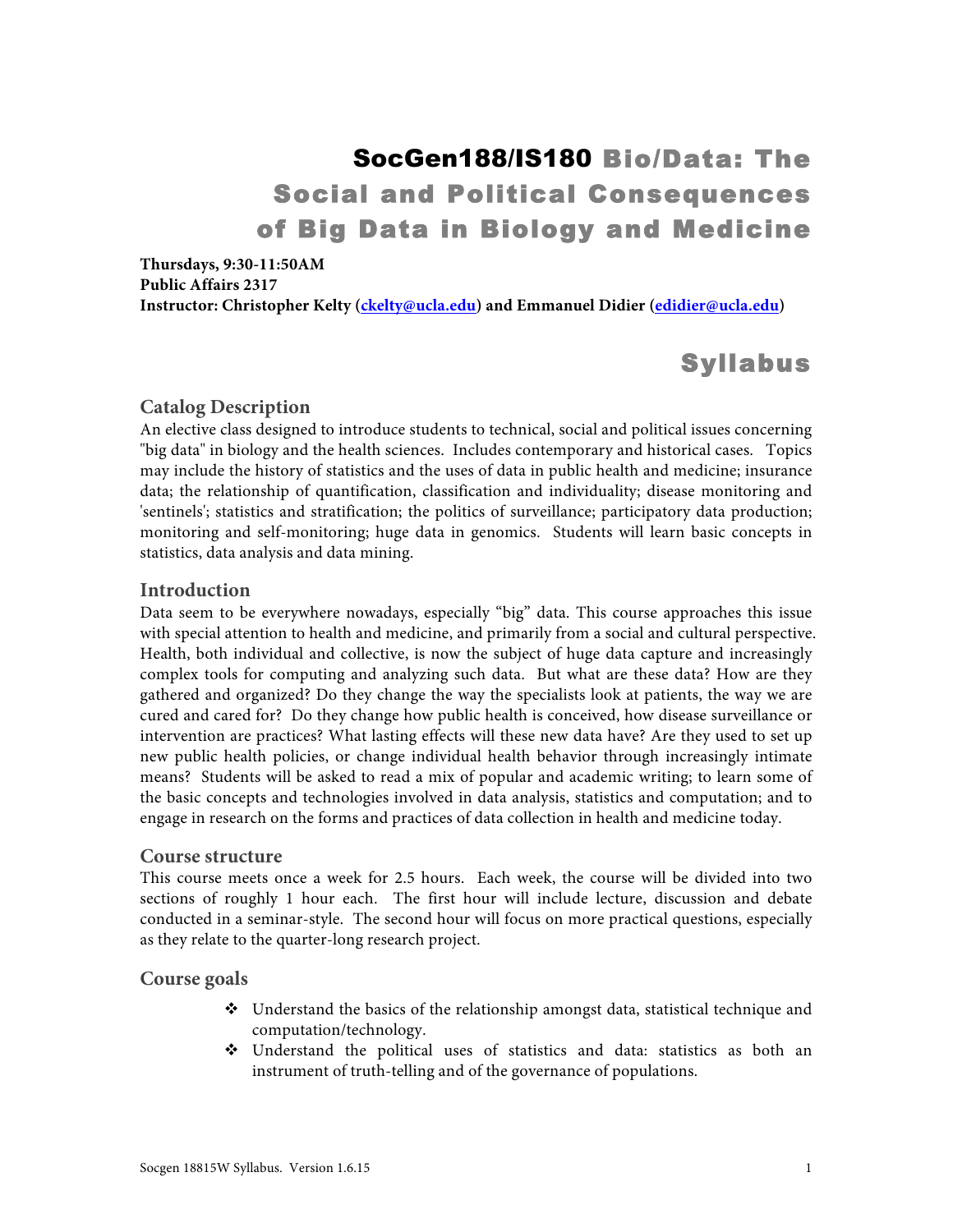- $\triangle$  Understand basic concepts in statistics, data analysis and computation, how they are used, and their implications for health and medicine
- $\cdot$  Understand how data has developed historically and what constitutes the major shifts in quality, quantity and analysis of data.
- $\div$  Understand the difference between individual and collective uses of data; from preventive and personalized medicine to public health and disease surveillance.
- $\div$  Understand how statistics and big data are playing into contemporary aspects of market capitalism and policy-making in governments, in the domains of health, medicine and biology.

## **Grading Structure**

Your grade in this course is divided evenly:

- $\div$  50% in class discussion, reading response papers (weekly) and participation.
	- o Discussion and participation are mandatory.
	- o Reading response papers will be assigned each week and due the day before class (Wednesdays by 5pm); class members will be selected to start off discussion each week
- v 50% Research Project (see below for breakdown)

## **Required Texts:**

All required texts will be available on the CCLE site for the class, or via the UCLA Library's electronic resources.

## **Honor**

Please don't plagiarize. Plagiarizing means using anyone else's work and pretending it is your own. Don't do it, cause it sucks, and when we find out, the Dean of Students will make you write a humiliating letter apologizing to everyone involved and you will probably fail the course. Learn how to keep track of your sources and cite them properly, so that you can indicate where different ideas and evidence come from.

## **Statement on Disability**

In compliance with the Federal Rehabilitation Act of 1973, as amended (Public Law 93-112) and the Americans with Disabilities Act of 1990 (Public Law 101-336), University of California policy prohibits unlawful discrimination on the basis of disability in its programs, services, and activities. If you wish to request accommodations for a disability, please contact the Office for Students with Disabilities (OSD) as soon as possible at A255 Murphy Hall, 310.825.1501 or 310.206.6083 (telephone device for the deaf). Website: www.osd.ucla.edu. In addition to registering with OSD, please feel free to contact the professors privately.

## **Technology in the Classroom**

During the lecture and discussion portion of the classes you are asked to participate fully, which means no devices unless you must absolutely use them to access your reading or notes. We prefer that you print out your readings and notes for this part of the course. For the lab and assignment prep portion of the course (second half of each meeting) devices are allowed for research purposes, data collection/analysis, note-taking etc. Leave your friends and your various addictions at home, please.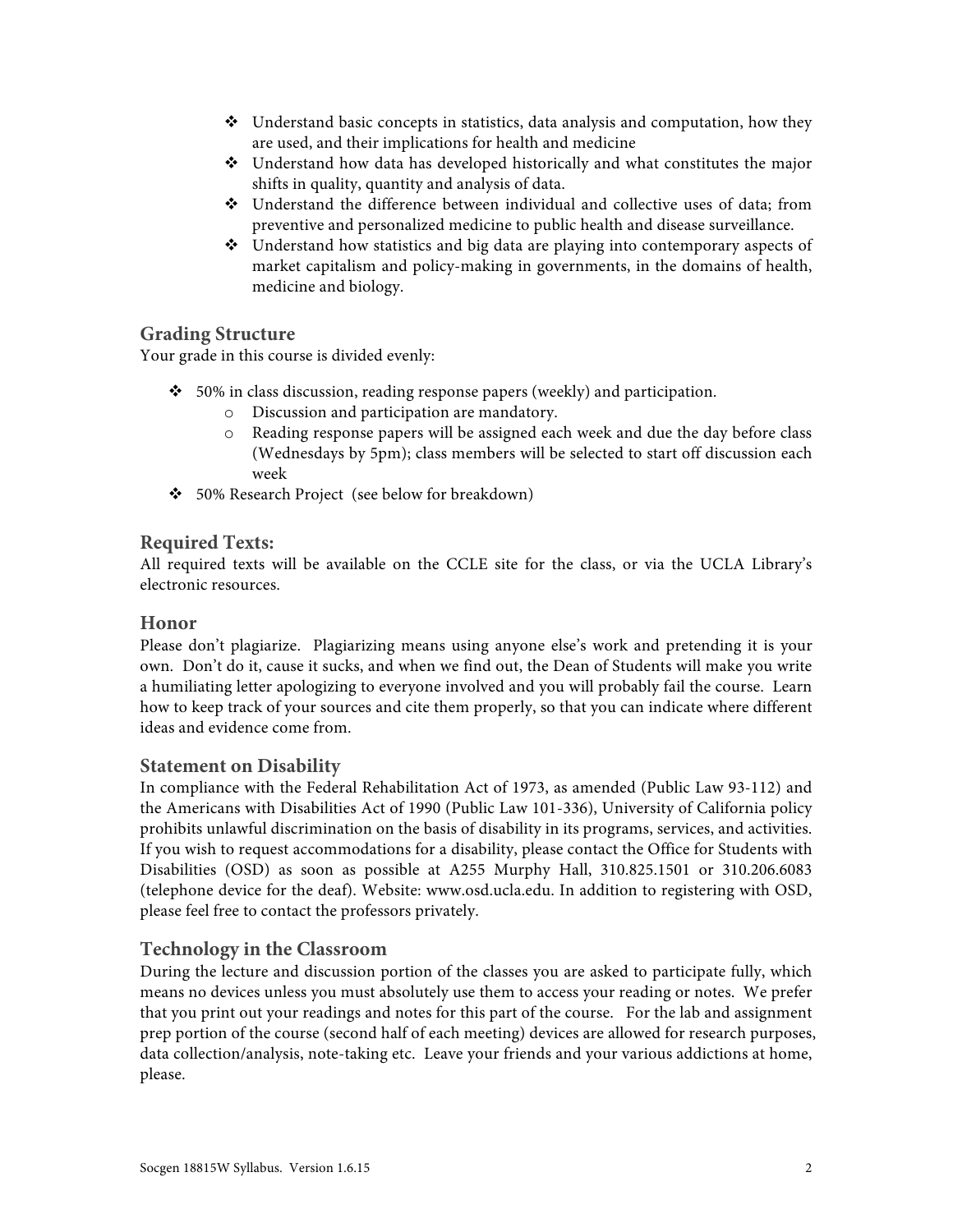## Assignments

#### *Weekly reading responses/discussion questions*

Each week you are required to produce a 1-page (around 300-400 words) paper that analyzes some aspect of the reading for the week. Response papers should do the following three things: (1) Demonstrate that you grasped the reading by summarizing the main points quickly and in a few sentences; (2) zero in on some aspect of the reading that interests you and explain it in more detail, and raise questions about it—what do you understand and what seems mysterious? Do you agree or disagree with the arguments? Does the reading spark new ideas or new questions for you? (3) Connect the reading to questions you have about the role of data, statistics and computation in health and medicine, in particular, even if that is not the topic of the readings. Here you should refer to other readings in this course, or another course you are taking, or perhaps to issues in the news media or in your own experience.

#### **These response papers are due by Wednesday at 5pm each week (uploaded to the CCLE website). Late papers will be graded accordingly.**

#### *Research project*

A substantial portion of your grade (50%) will come from a quarter-long research project designed to allow you to investigate the use of data in the domains of medicine, health, behavior or biology. In most weeks, we will set aside part of class to work in groups on the project. You will be expected to share your findings in a small group, talk through ideas and methods for investigating these issues, and potentially ways to find, create, collect and analyze your own data.

A more detailed description of the Assignment will be distributed in class and posted on the CCLE Website.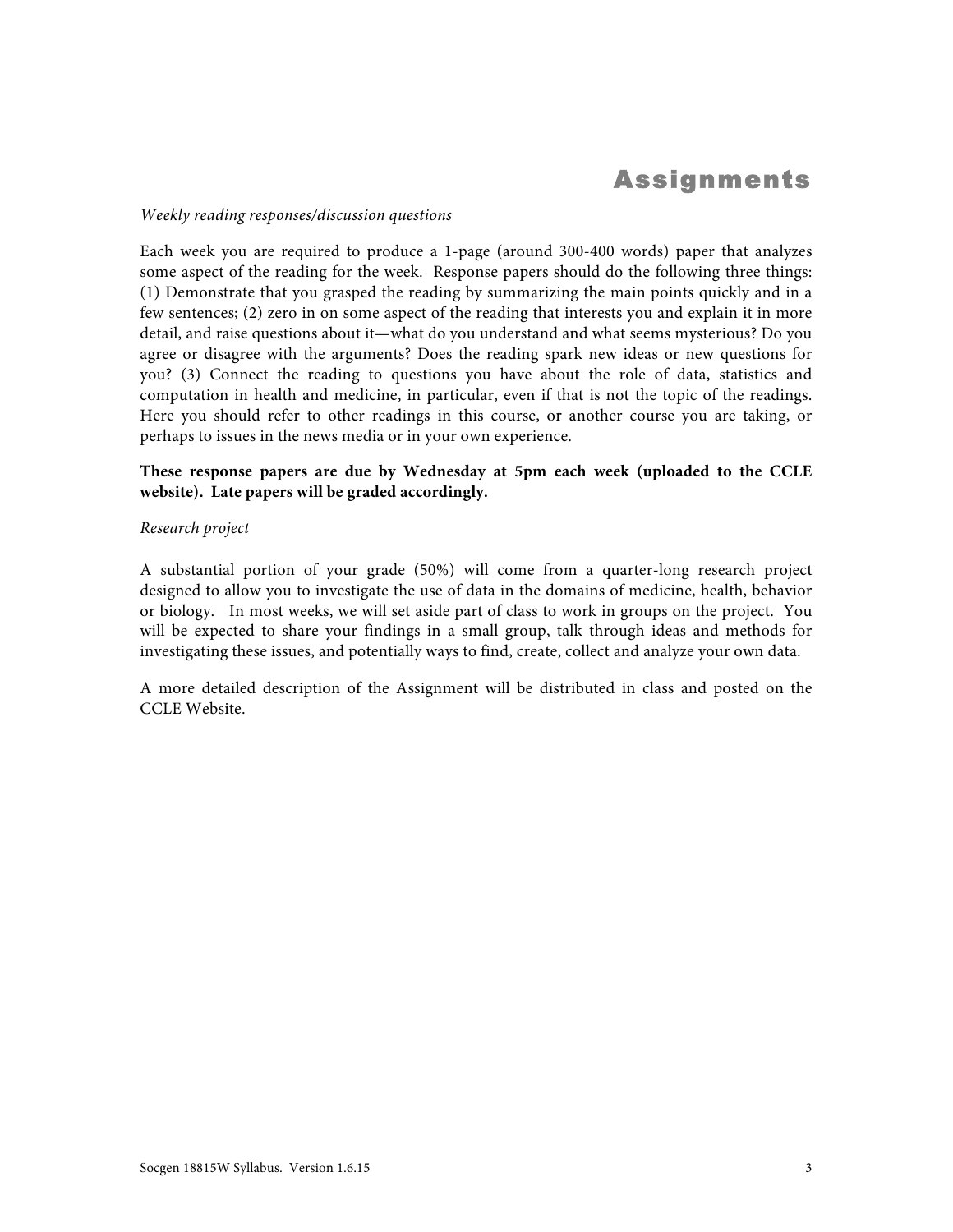## Readings and Schedule

#### *NB: This schedule is tentative and likely to change. Check the CCLE Website for the most recent schedule and readings.*

#### *Week 1: Introduction, Orientation...the "Big Data" hype*

An introduction to the course and lectures on the basic topics and concepts to be covered. Introduction to the Research project and first assignment. On day one, we will view two videos (total of about 2.5 hrs)—one of them is a generally uncritical portrait of the promises of Big Data, the other is more critical, sometimes paranoid, portrait. "Big Data" will be our point of departure—because it is seemingly everywhere today, but we will try to quickly move beyond it and into more complex and challenging terrain.

#### **To be viewed in class:**

BBC Horizon's "The Age of Big Data" http://gsis.mediacore.tv/media/bbc-horizon-the-age-of-big-data

"Terms and Conditions May Apply" http://tacma.net/

#### **Optional videos and articles:**

You may also be interested in these other examples of "Big Data" promotion and/or critique.

Hans Rosling's Ted Talks: http://www.ted.com/speakers/hans\_rosling

Kenneth Cukier's talks: http://www.cukier.com/

Janet Vertesi. 2014. "My Experiment Opting Out of Big Data Made Me Look Like a Criminal" *Time Magazine,* May 1. http://time.com/83200/privacy-internet-bigdata-opt-out/ See also: http://www.forbes.com/sites/kashmirhill/2012/02/16/how-target-figured-out-ateen-girl-was-pregnant-before-her-father-did/

#### *Week 2: Data, Statistics, Computation*

In this week we dive into some of the core concepts at issue in understanding data: what do we mean by statistics, by data, or by computation? What kinds of techniques, technologies and concepts do we need in order to understand these issues in more depth?

#### **Required reading:**

Mayer-Schönberger, Viktor, and Kenneth. Cukier. 2013. *Big Data: A Revolution That Will Transform How We Live, Work, and Think*. Boston: Houghton Mifflin Harcourt. Introduction and Chapter 5 "Datafication" pp. 73-98 (PDF on CCLE)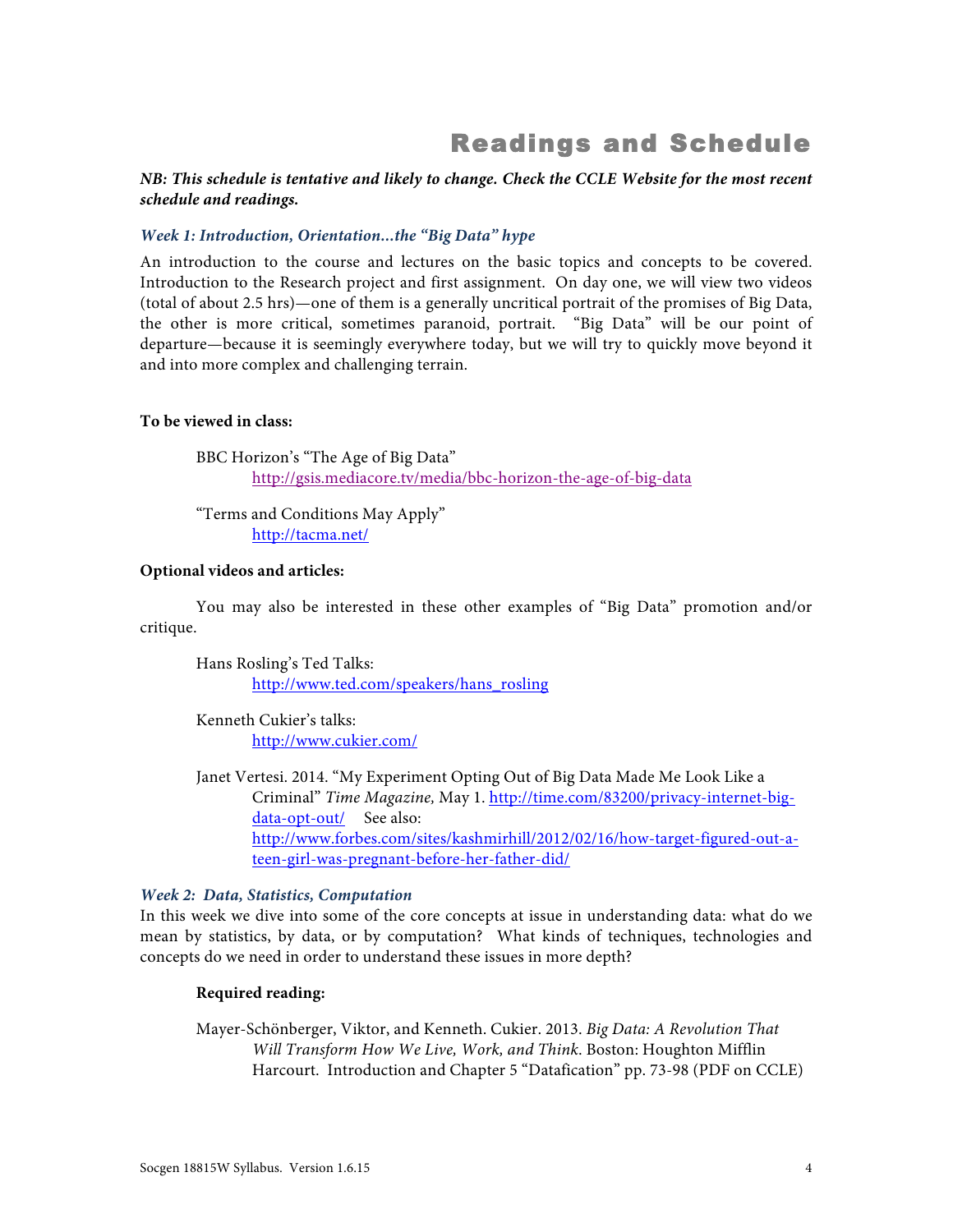Anderson, Chris. 2008. "The end of theory." *Wired magazine* 16.7: 16-07. http://archive.wired.com/science/discoveries/magazine/16-07/pb\_theory

- Boyd, Danah, and Kate Crawford. 2012. "Critical questions for big data: Provocations for a cultural, technological, and scholarly phenomenon." *Information, Communication & Society* 15.5: 662-679. http://www.tandfonline.com/doi/abs/10.1080/1369118X.2012.678878#.VKd\_eYr F\_Iw
- Lazer, D., R. Kennedy, G. King, and A. Vespignani. 2014. "The Parable of Google Flu: Traps in Big Data Analysis." Science 343 (6176) (March 14): 1203–1205. http://www.sciencemag.org/content/343/6176/1203
- Gina Neff. 2013. "Why Big Data Won't Cure us" Big Data. Sept; 1(3): 117–123. http://www.ncbi.nlm.nih.gov/pmc/articles/PMC4114418/
- Vivien Marx. 2013. "Biology: The big challenges of big data," *Nature*, 498, 255–260 (13 June) http://www.nature.com/nature/journal/v498/n7453/full/498255a.html

#### **Optional:**

- Liran Einav and Jonathan Levin. 2014. "Economics in the age of big data**"** *Science* 7 November 2014: **346** (6210), 1243089 [DOI:10.1126/science.1243089]
- Kate Crawford. 2013. "The Hidden Biases in Big Data,"*Harvard Business Review* blog*,*  https://hbr.org/2013/04/the-hidden-biases-in-big-data

#### *Week 3: From the Avalanche of numbers to the Data Deluge.*

The question of "big" data—the role that the amount of data plays—has existed ever since data were first collected. It is interesting to notice that each time a new statistical technique appears it raises the question again, formulated another way. We will see how the question of quantity of data was formulated as early the  $17<sup>th</sup>$  century attempts to understand disease, again in the  $19<sup>th</sup>$ century establishment of administrative offices, and once more in the 1930s with the establishment of sampling procedures

- Andrea Rusnak, 2002. *Vital Accounts, Quantifying Health and Population in Eighteenth-Century England and France*. Cambridge University Press, 2002. Intro and Chapter 1. (PDF on CCLE)
- Hacking Ian. 1982. "Bio-power and the avalanche of printed number," *Humanities in Society*, 5/(3&4), pp. 279-295. (PDF on CCLE)
- E Didier. 2011. "Counting on Relief: Industrializing the Statistical Interviewer during the New Deal", *Science in Context*, 24(2), pp. 281-310. http://dx.doi.org/10.1017/S026988971100010X

#### **Optional:**

Daniel Rosenberg. 2012. "Data Before the Fact," in "Raw Data" is an Oxymoron, (Lisa Gitelman, ed.), pp. 15-40, The MIT Press, 2012. (PDF on CCLE)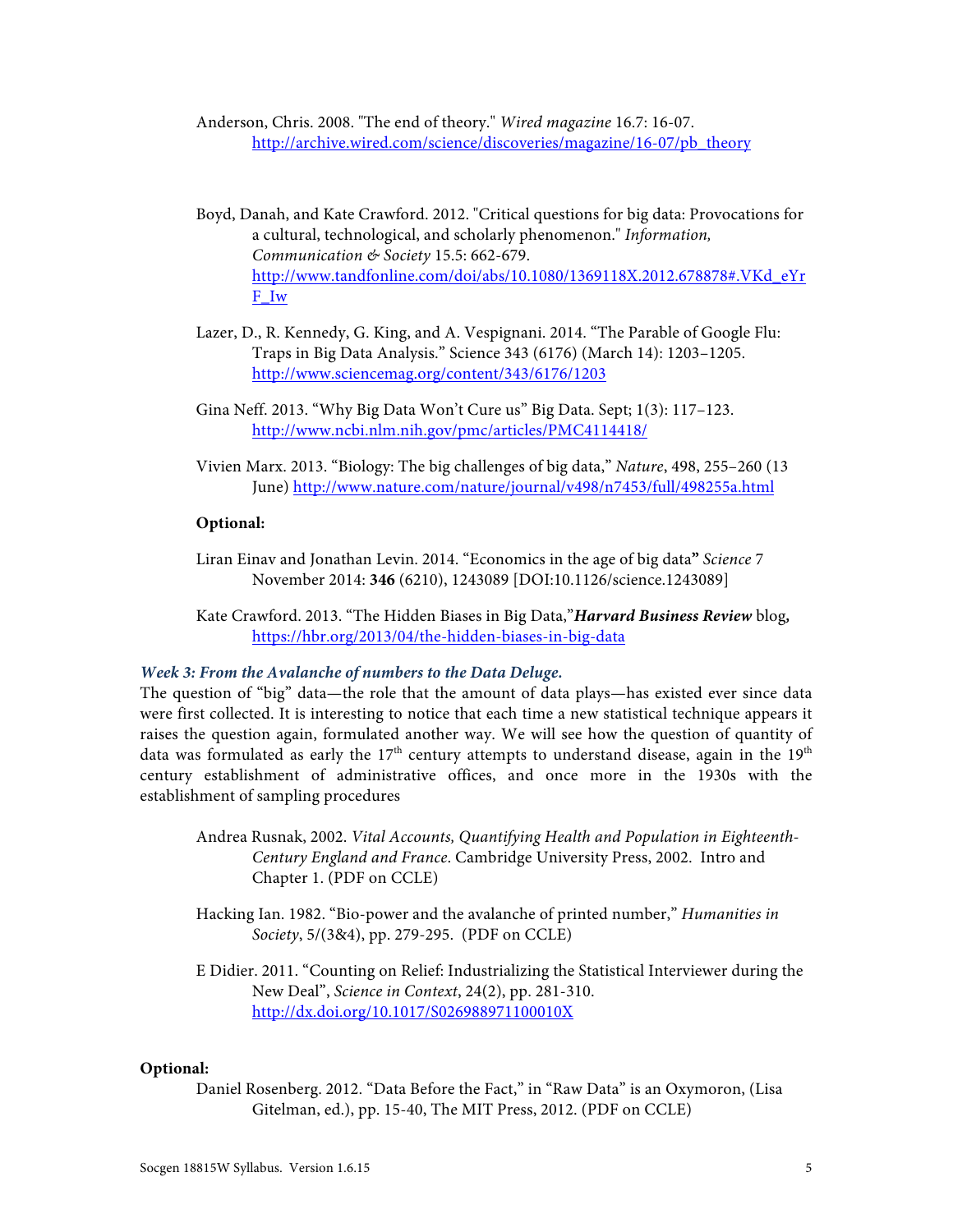Stephan, Frederick F. 1948. "History of the Uses of Modern Sampling Procedures." Journal of the American Statistical Association 43(241):12–39. http://www.jstor.org/stable/2280064

S Leonelli. 2014. "What difference does quantity make? On the epistemology of Big Data in biology,**"** *Big Data & Society* April-June 1: 2053951714534395, first published on June 3, 2014. doi:10.1177/2053951714534395 http://bds.sagepub.com/content/1/1/2053951714534395.full

#### *Week 4: Aggregation. collections, maps, databases, documents.*

How is data collected, where does it come from, and how is it stored ? In more recent times, data are gathered in very different ensembles that have different characteristics and uses. We might consider the difference between collections, maps, and databases as overarching forms aggregating different kinds of data.

- Strasser BJ. 2011. "The Experimenter's Museum: GenBank, Natural History, and the Moral Economies of Biomedicine." *Isis; an International Review Devoted to the History of Science and Its Cultural Influences* 102, no. 1 (2011): 60–96. http://www.jstor.org/stable/10.1086/658657
- Kelty, Christopher M. 2012. "This is not an article: Model organism newsletters and the question of 'open science.'" *Biosocieties* 7(2):140-168. http://www.palgravejournals.com/biosoc/journal/v7/n2/full/biosoc20128a.html
- Adam Bostanci. 2004. "Sequencing the human genome," Gaudillière, Jean-Paul, and Hans-Jörg Rheinberger, eds. *From Molecular Genetics to Genomics: The Mapping Cultures of Twentieth-Century Genetics*. Routledge Studies in the History of Science, Technology, and Medicine 20. London ; New York: Routledge, pp. 158 – 179. (PDF on CCLE)

#### *Week 5: Labor. New producers of data*

How is data produced? Humans play a key role both in the collection of data and in the ways that "automated" data capture is structured, through algorithms, machine learning or other techniques. Who are the new elite scientists and engineers of data? And who are the hidden laboring classes?

- Howe, Doug, Maria Costanzo, Petra Fey, Takashi Gojobori, Linda Hannick, Winston Hide, David P. Hill, et al. 2008. "Big Data: The Future of Biocuration." *Nature* 455, no. 7209 (September 4): 47–50. doi:10.1038/455047a. http://www.nature.com/nature/journal/v455/n7209/full/455047a.html
- Harris Harlan, Murphy Sean, Vaisman Marck. 2013*. Analyzing the Analyzers, An Introspective Survey of Data Scientists and Their Work,* O'Reilly Press. (PDF on CCLE)
- Carlo Caduff. 2014. Sick Weather Ahead: On Data-Mining, Crowd-Sourcing and White Noise, Cambridge Anthropology, Volume 32, Number 1: 32-46(15). http://dx.doi.org/10.3167/ca.2014.320104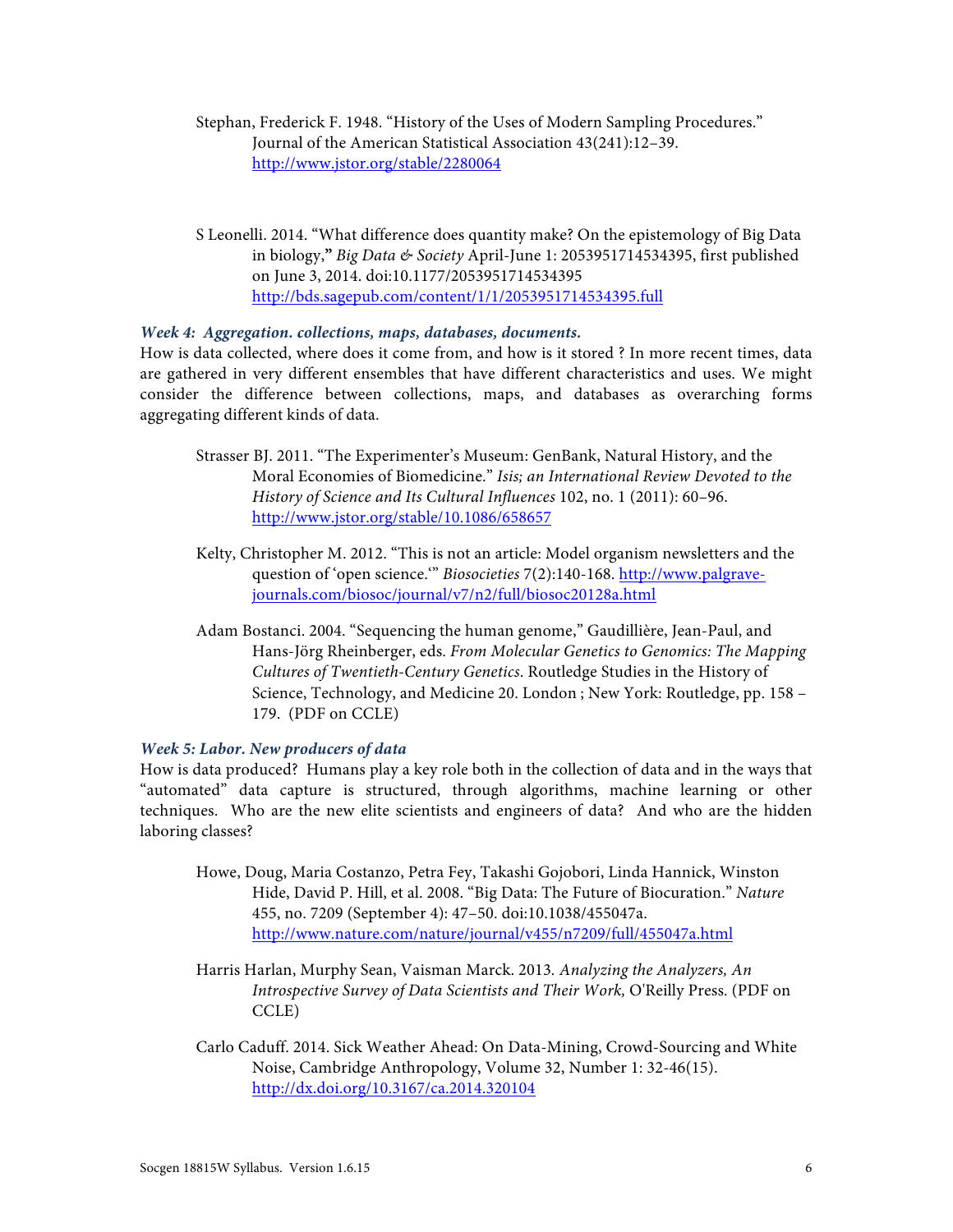- Irani, Lilly C., and M. Six Silberman. 2013. "Turkopticon." *Proceedings of the SIGCHI Conference on Human Factors in Computing Systems - CHI '13*. New York, New York, USA: ACM Press, P. 611 http://dl.acm.org/citation.cfm?id=2470654.2470742 (Accessed December 18, 2014).
- Mayer-Schönberger, Viktor, and Kenneth. Cukier. 2013. *Big Data: A Revolution That Will Transform How We Live, Work, and Think*. Boston: Houghton Mifflin Harcourt. Introduction and Chapter 7 "Implications" pp. 244-296 (PDF on CCLE)

#### *Week 6: Tracking individuals*

In the next two weeks we look at the differences between information for tracking individuals and for tracking populations, and think about the differences between them. First we turn to some issues related to individuals—self-tracking and tracking of others health and wealth.

- Lauer, Josh. 2008. "From rumor to written record: Credit reporting and the invention of financial identity in nineteenth-century America." *Technology and Culture* 49.2: 301-324. https://muse.jhu.edu/journals/technology\_and\_culture/v049/49.2.lauer.pdf
- Nafus, Dawn, and Jamie Sherman. 2014. "Big Data, Big Questions| This One Does Not Go Up To 11: The Quantified Self Movement as an Alternative Big Data Practice," *International Journal of Communication* 8 (2014): 11. http://ijoc.org/index.php/ijoc/article/view/2170
- Melanie Swan. 2012. "Sensor Mania! The Internet of Things, Wearable Computing, Objective Metrics, and the Quantified Self 2.0" JSAN 2012, 1(3), 217-253; doi:10.3390/jsan1030217, http://www.mdpi.com/2224-2708/1/3/217
- Eubanks, Virginia. 2014. "Want to Predict the Future of Surveillance? Ask Poor Communities. January 15, 2014. http://prospect.org/article/want-predict-futuresurveillance-ask-poor-communities
- Stop Talking Start Doing NYPD Powered by IBM, Video 2009, https://www.youtube.com/watch?v=QrpGvmmYh1U

#### **Optiona**l:

Leon, Pedro, et al. 2012. "Why Johnny can't opt out: A usability evaluation of tools to limit online behavioral advertising." *Proceedings of the SIGCHI Conference on Human Factors in Computing Systems*. ACM.

#### *Week 7: Tracking populations*

In this week we look to techniques and practices aimed at identifying populations and dealing with them as objects in their own right, specifically for the purposes of tracking disease.

Fearnley, Lyle. 2010. "Epidemic intelligence. Langmuir and the birth of disease surveillance." *Behemoth A Journal on Civilisation* 3.3: 36-56. http://ojs.ub.unifreiburg.de/behemoth/article/view/683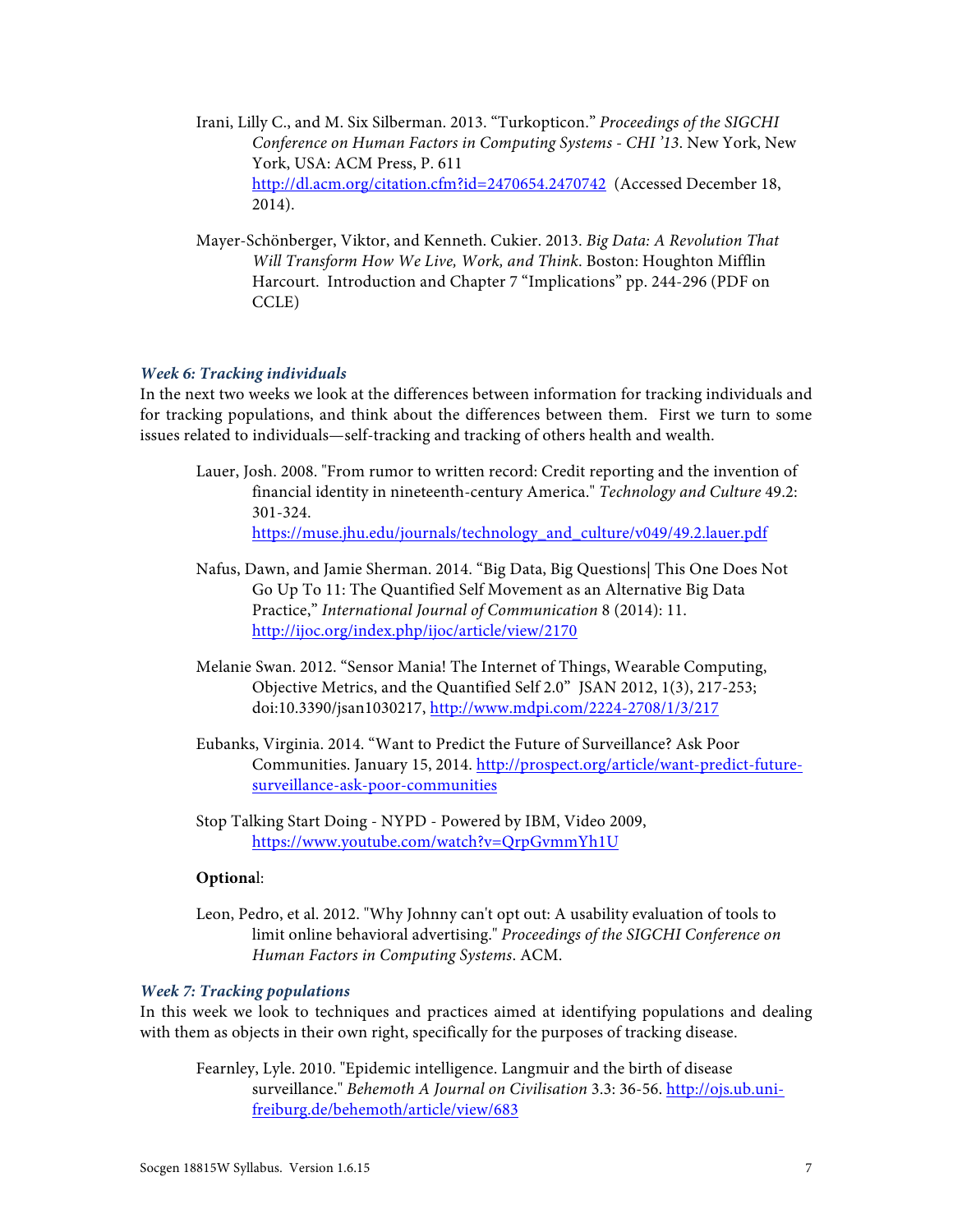- Andre Lakoff. 2014. "Real-time biopolitics: the actuary and the sentinel in global public health," *Economy and Society* Volume 44 Number 1 Month 2014: 1– 19. (PDF on CCLE).
- Brownstein, J. S., Freifeld, C. C., & Madoff, L. C. 2009. Digital Disease Detection Harnessing the Web for Public Health Surveillance. *New England Journal of Medicine*, *360*(21), 2153–2157. doi:10.1056/NEJMp0900702 http://www.nejm.org/doi/full/10.1056/NEJMp0900702
- Hay SI, George DB, Moyes CL, Brownstein JS. 2013. Big Data Opportunities for Global Infectious Disease Surveillance. PLoS Med 10(4): e1001413. doi: 10.1371/journal.pmed.1001413 http://www.plosmedicine.org/article/info%3Adoi%2F10.1371%2Fjournal.pmed.1 001413

#### **Optional:**

Trifirò G, Coloma PM, Rijnbeek PR, et.al. 2014. Combining multiple healthcare databases for postmarketing drug and vaccine safety surveillance: why and how?. (Review) J Intern Med 2014; 275: 551–561.

#### *Week 8: Knowing populations in order to know individuals: personalized medicine.*

Paradoxically, big data in medicine has given raise to something called "personalized medicine". The more data is available, the more specific its application may be. But science is supposed to be general, valid for every one. How a very concept of personalized medicine might even be conceivable?

- Collins, Francis S. *The Language of Life: DNA and the Revolution in Personalized Medicine*. New York: Harper, 2010. Chapter 3. (PDF on CCLE).
- Rabeharisoa, Vololona, Michel Callon, Angela Marques Filipe, João Arriscado Nunes, Florence Paterson, and Frédéric Vergnaud. 2014. "From 'politics of numbers' to 'politics of singularisation': Patients' Activism and Engagement in Research on Rare Diseases in France and Portugal." *BioSocieties* 9, no. 2: 194–217. doi:10.1057/biosoc.2014.4. http://www.palgravejournals.com/biosoc/journal/v9/n2/abs/biosoc20144a.html
- Wicks, Paul et al. 2010. "Sharing Health Data for Better Outcomes on PatientsLikeMe." Ed. Gunther Eysenbach. Journal of Medical Internet Research 12.2: e19. PMC. http://www.ncbi.nlm.nih.gov/pmc/articles/PMC2956230/

#### **Optional:**

Greshake, Bastian et al. "openSNP–A Crowdsourced Web Resource for Personal Genomics." Ed. Tricia A. Thornton-Wells. *PLoS ONE* 9.3 (2014): e89204. *PMC*. Web. 18 Dec. 2014. http://www.ncbi.nlm.nih.gov/pmc/articles/PMC3960092/

#### *Week 9: Data and Policy*

The way information about society is gathered is more or less congruent with certain public policies. As you have policies that are related, for example, to liberalism, to planning, to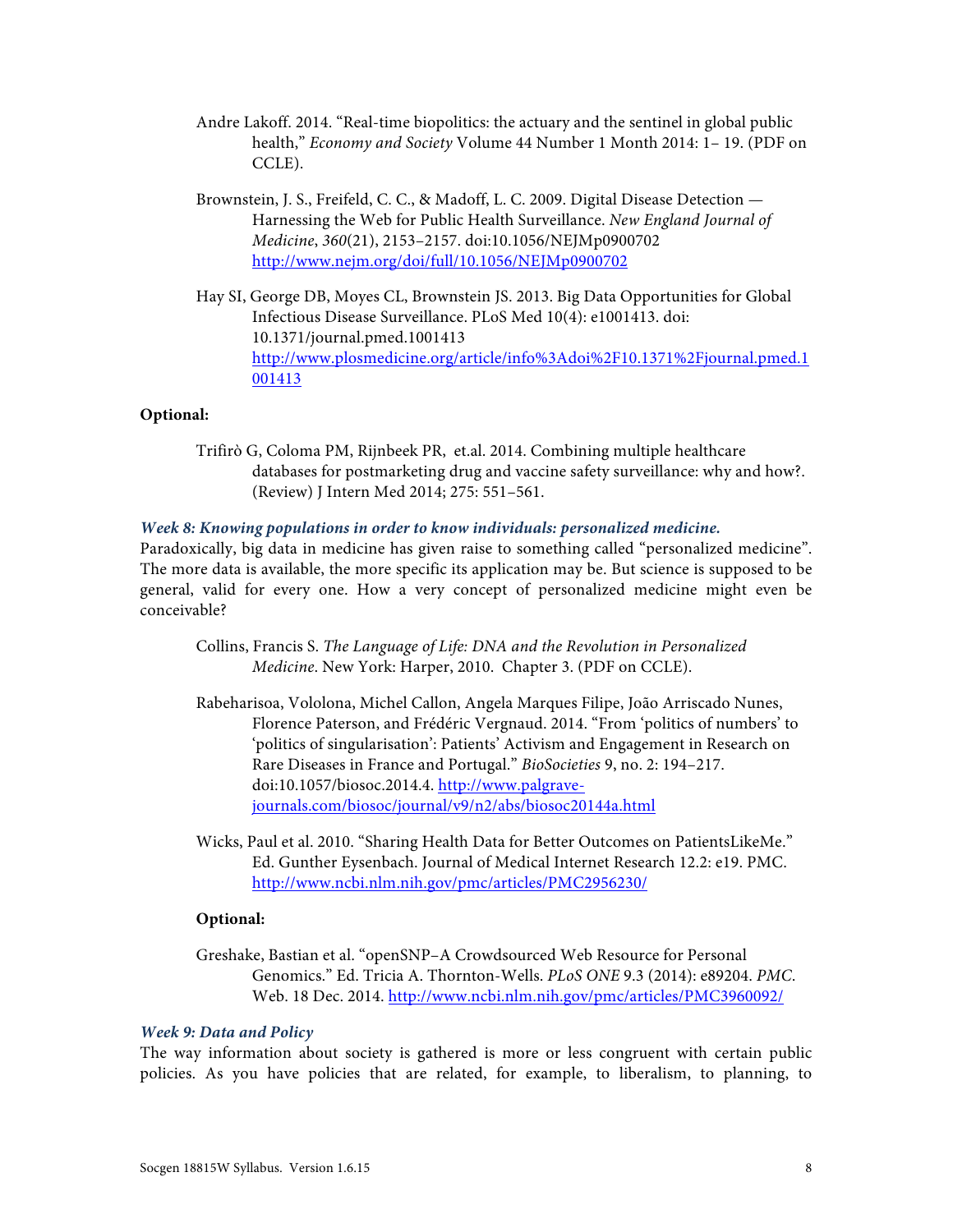Keynesinism, some methods of data collection are related to such general kinds of policies. What are the policies that are linked to big data ?

- Schadt, Eric E. 2012. "The changing privacy landscape in the era of big data." *Molecular Systems Biology* 8.1: 612. http://www.ncbi.nlm.nih.gov/pmc/articles/PMC3472686/
- Evans, Barbara J, Michael O Dorschner, Wylie Burke, and Gail P Jarvik. 2014. "Regulatory changes raise troubling questions for genomic testing." *Genet Med* 16:799–803. http://dx.doi.org/10.1038/gim.2014.127
- Roberts, J. Scott, Dana Dolinoy, and Beth A. Tarini. 2014. "Emerging Issues in Public Health Genomics." *Annual Review of Genomics and Human Genetics* 15.1:461-80. http://www.ncbi.nlm.nih.gov/pubmed/25184533
- Alain Desrosières. 2003. "Managing the Economy: the State, the Market and Statistics", in Porter T. et Ross D. (eds.), *The Cambridge History of Science*, vol.7: Modern Social and Behavioral Sciences, Cambridge University Press. (PDF on CCLE)
- Rouvroy, Antoinette. 2008. "Human Genes and Neoliberal Governance. A Foucauldian Critique. (NEW PAPERBACK EDITION, SEPT. 2009)." *Routledge*, Chapter 3 "Policy implications : discourses of genetic enlightenment as new disciplinary device." (PDF on CCLE)

#### Optional:

Zeynep Tufekci, 2014. Engineering the public: Big data, surveillance and computational politics, *First Monday*, Volume 19, Number 7 - 7 July 2014 http://firstmonday.org/ojs/index.php/fm/article/view/4901/4097

#### *Week 10: Data and Aesthetics*

Last, but not least, a major impact of data and statistics is visual and rhetorical (i.e. persuasive), and this is accomplished through the presentation of data in compelling and simple visual forms. We explore here at the end of the class some of the ways data are presented, and some of the ways artists find to critique the uses and abuses of data.

- Tufte, Edward R., and P. R. Graves-Morris. 1983. *The visual display of quantitative information*. Vol. 2. Cheshire, CT: Graphics press. Selections. (PDF on CCLE).
- "Safety in Numbers? Seven Artists on Big data," *Frieze Magazine*, March 2014, http://www.frieze.com/issue/article/safety-in-numbers/
- Paul Flicek and Ewan Birney. 2009. "Visualizing the Epigenome," in Ferguson-Smith, John M. Greally, and Robert A. Martienssen,*Epigenomics,* p. 55–66. Dordrecht: Springer Netherlands. (PDF on CCLE).

Julien Prévieux, *Anomalies construites*, Video, 2011, 7'41": http://www.previeux.net/html/videos/AnomaliesFr.html

"What Only Artists Can Teach Us About Technology, Data, and Surveillance." Accessed December 16, 2014. http://www.thestranger.com/seattle/what-only-artists-canteach-us-about-technology-data-and-surveillance/Content?oid=21162466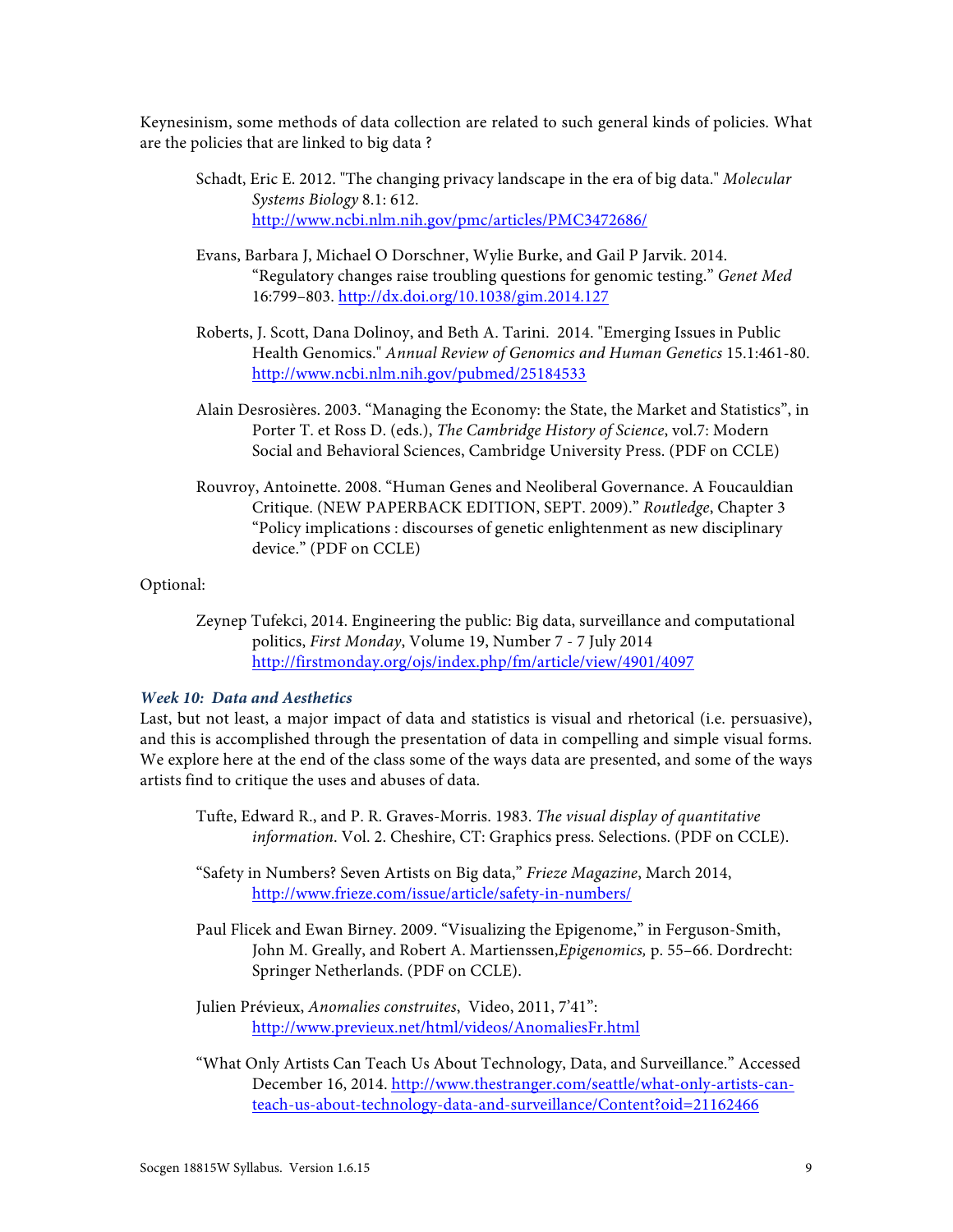### Optional:

Rosenberg, Daniel, and Anthony Grafton. *Cartographies of time: A history of the timeline*. Princeton Architectural Press, 2013.

Rhizome Artbase: http://rhizome.org/artbase/?ref=header

Ars Elctronica archive: http://archive.aec.at/prix/

*Museum-goers Are Big Data's Latest Targets, artnet.com,* Coline Milliard, Monday, December 15, 2014 http://news.artnet.com/art-world/museum-goers-are-bigdatas-latest-targets-196936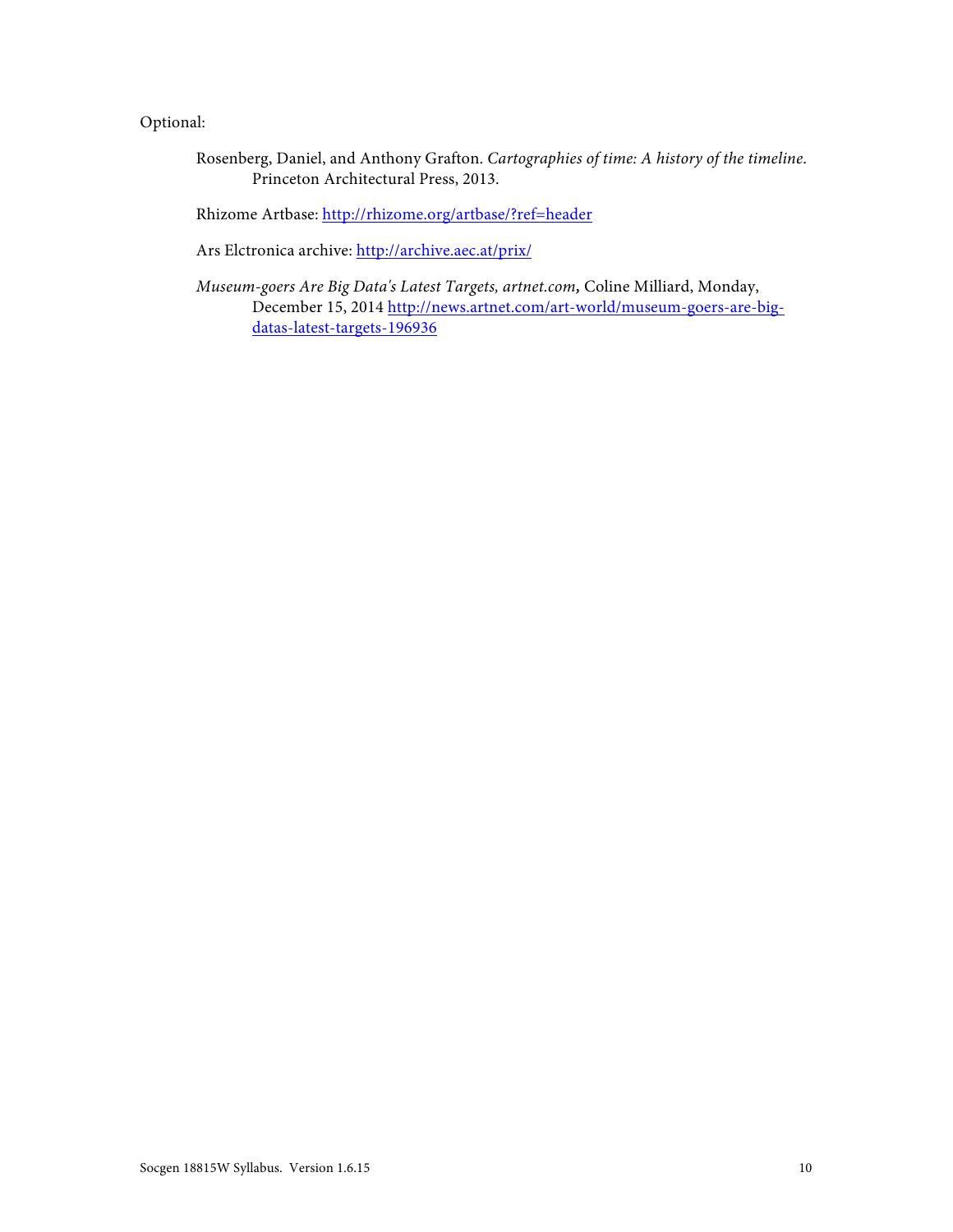### **Socgen 188/IS180 BioData**

#### **Research Assignment, Winter 2015**

The goal of this research assignment is to challenge you to explore a particular use of data, statistics and computation and how it relates to a problem in the domain of medicine and biology. By doing so you will demonstrate your understanding of the core concepts and social/political implications of "big data" as it is emerging today, as well as how it relates to the uses of data and statistics in the past.

The final report will be a 10-15 page analysis of your chosen topic which will present an original, empirically-based, analysis of a problem involving the use of data, statistics and computation. This is an individual project, but you will have ample time in class to work in groups, discuss your progress and contribute to other students' projects as well.

Each week we will focus on different aspects of your research projects and use the time in class to think about where and how to find relevant information, ranging from data/statistics themselves to scholarly articles, interviews or other sources of information and analysis.

Keep in mind that this is an exercise in *research*. Your goal is to discover something you do not know, and preferably something that other people do not know or understand either. You may very well not succeed—but that does not mean you will fail the course, as long as your final report clearly outlines what is known, what you have and have not been able to discover, and discusses the origin, history, and implications of the topic you have chosen.

#### *Jan 8: Overview of the project*

**Assignment (Due Jan. 15th):** As you go through your week, note all cases where you think data might be collected about you. List all the apps on your phone or tablet that are collecting data; list the websites you think might keep data on you. If you go somewhere, are there sensors, cameras, or people collecting and creating data? Don't restrict it only to yourself—think about what groups you belong to: family, neighborhood, city, state; race, ethnicity, religion; consumer demographic, social network, etc. You may also look into what people around you are doing, but don't be creepy.

This data need not all be related to biology, health or medicine, but in your list, make special note of those that are (put them in bold or give them a star or something).

#### *Jan 15th: Share your list, refine your interest in a problem*

In class we will make a long list of all the data sources that people have identified. Alongside this we will try to identify whether that data is actually used to solve a problem, intended to be used, or is simply collected because it can be.

**Assignment (Due 1/22): Define the topic.** From your list, you must identify both a kind of data, and the problem that data is intended to solve. Describe the problem and the data, as well as what you do or do not know about it, what you think you can find out, and how you will go about doing so (**1-2 page**). Your goal is to identify a phenomenon—a problem, a set of techniques and some kind of data that all seem to come together. Moreover you will want to make sure that it is something you think you can research for the remaining 7 weeks—not to specific and not too general!

#### *Jan 22nd: Debate your proposal*

In class we will meet in small groups and share proposals with each other. In groups of 4 to 5, you will share your idea and make suggestions for others.